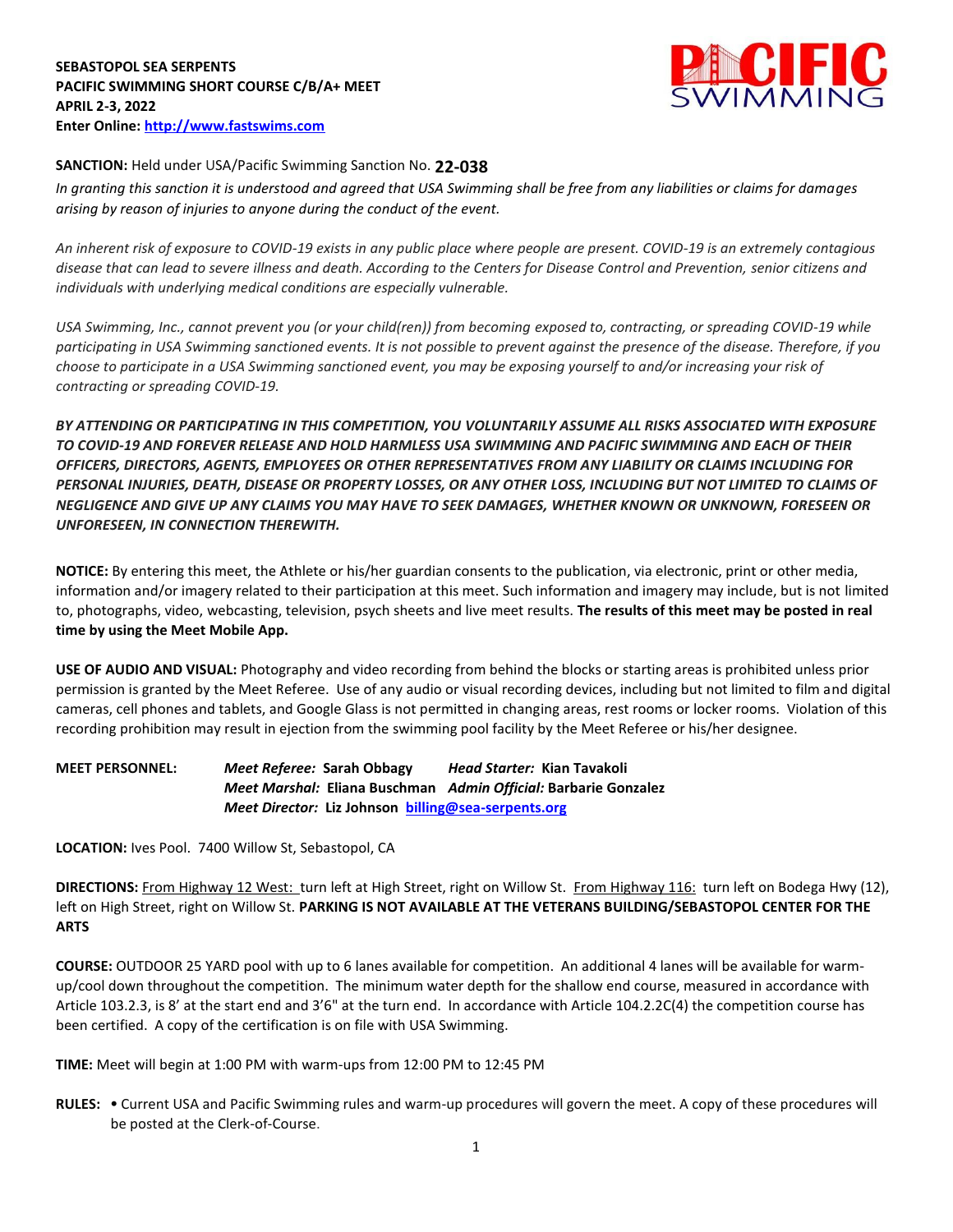• The local facilities guidelines, restrictions and interpretation of the local public health guidelines shall be followed at this meet.

• All applicable adults participating in or associated with this meet, acknowledge that they are subject to the provisions of the USA Swimming Minor Athlete Abuse Prevention Policy ("MAAPP"), and that they understand that compliance with the MAAPP policy is a condition of participation in the conduct of this competition.

- All events are timed finals.
- All events will swim fast to slow.
- Athletes may compete in **5** events per day.
- All Athletes ages 12 and under should complete competition within four (4) hours.

• Entries will be accepted until the number of splashes exceeds the estimated timeline, per the "Four-Hour Rule," based on the Athlete's age and gender, or when the number of entered athletes meets maximum facility capacity as determined by facility and local health restrictions.

**•** If local conditions warrant it the Meet Referee, with the concurrence of the Meet Director, may require a mandatory scratch down. Immediate cash refunds will be made for any mandatory scratches.

- **All Coaches and Officials must wear their USA Swimming membership cards in a visible manner.**
- **• Entries are limited to a maximum of 200 athletes.**

**ATTENTION HIGH SCHOOL ATHLETES:** High School Athletes in season need to be Unattached from this meet. It is the Athlete's responsibility to be Unattached from this meet. Athletes can un-attach at the meet if necessary. This does not apply to Athletes swimming under the rules of the Nevada Interscholastic Activities Association (NIAA).

**UNACCOMPANIED ATHLETES:** Any USA Swimming Athlete-Member competing at the meet must be accompanied by a USA Swimming Member-Coach for the purposes of Athlete supervision during warm-up, competition and warm-down. If a Coach-Member of the Athlete's USA Swimming Club does not attend the meet to serve in said supervisory capacity, it is the responsibility of the Athlete or the Athlete's legal guardian to arrange for supervision by a USA Swimming Member-Coach. The Meet Director or Meet Referee may assist the Athlete in making arrangements for such supervision; however, it is recommended that such arrangements be made in advance of the meet by the Athlete's USA Swimming Club Member-Coach.

**RACING STARTS:** Athletes must be certified by a USA Swimming member-coach as being proficient in performing a racing start or must start the race in the water. It is the responsibility of the Athlete or the Athlete's legal guardian to ensure compliance with this requirement.

**RESTRICTIONS:** • Smoking and the use of other tobacco products is prohibited on the pool deck, in the locker rooms, in spectator seating, on standing areas and in all areas used by Athletes, during the meet and during warm-up periods.

- Sale and use of alcoholic beverages is prohibited in all areas of the meet venue.
- No glass containers are allowed in the meet venue.
- No propane heater is permitted except for snack bar/meet operations.
- All shelters must be properly secured.
- Deck Changes are prohibited.

• Destructive devices, to include but not limited to, explosive devices and equipment, firearms (open or concealed), blades, knives, mace, stun guns and blunt objects are strictly prohibited in the swimming facility and its surrounding areas. If observed, the Meet Referee or his/her designee may ask that these devices be stored safely away from the public or removed from the facility. Noncompliance may result in the reporting to law enforcement authorities and ejection from the facility. Law enforcement officers (LEO) are exempt per applicable laws.

• Operation of a drone, or any other flying apparatus, is prohibited over the venue (pools, Athlete/Coach areas, Spectator areas and open ceiling locker rooms) any time Athletes, Coaches, Officials and/or Spectators are present.

• All animals, except service animals, are prohibited from all areas of the competition venue.

**ELIGIBILITY:** • Athletes must be current members of USA Swimming and enter their name and registration number on the meet entry card as they are shown on their Registration Card. If this is not done, it may be difficult to match the Athlete with the registration and times database. The meet host will check all Athlete registrations against the SWIMS database and if not found to be registered, the Meet Director shall accept the registration at the meet (a \$10 surcharge will be added to the regular registration fee). Duplicate registrations will be refunded by mail.

• Athletes in the "A" Division must have met at least USA Swimming Motivational "A" minimum time standard. Athletes in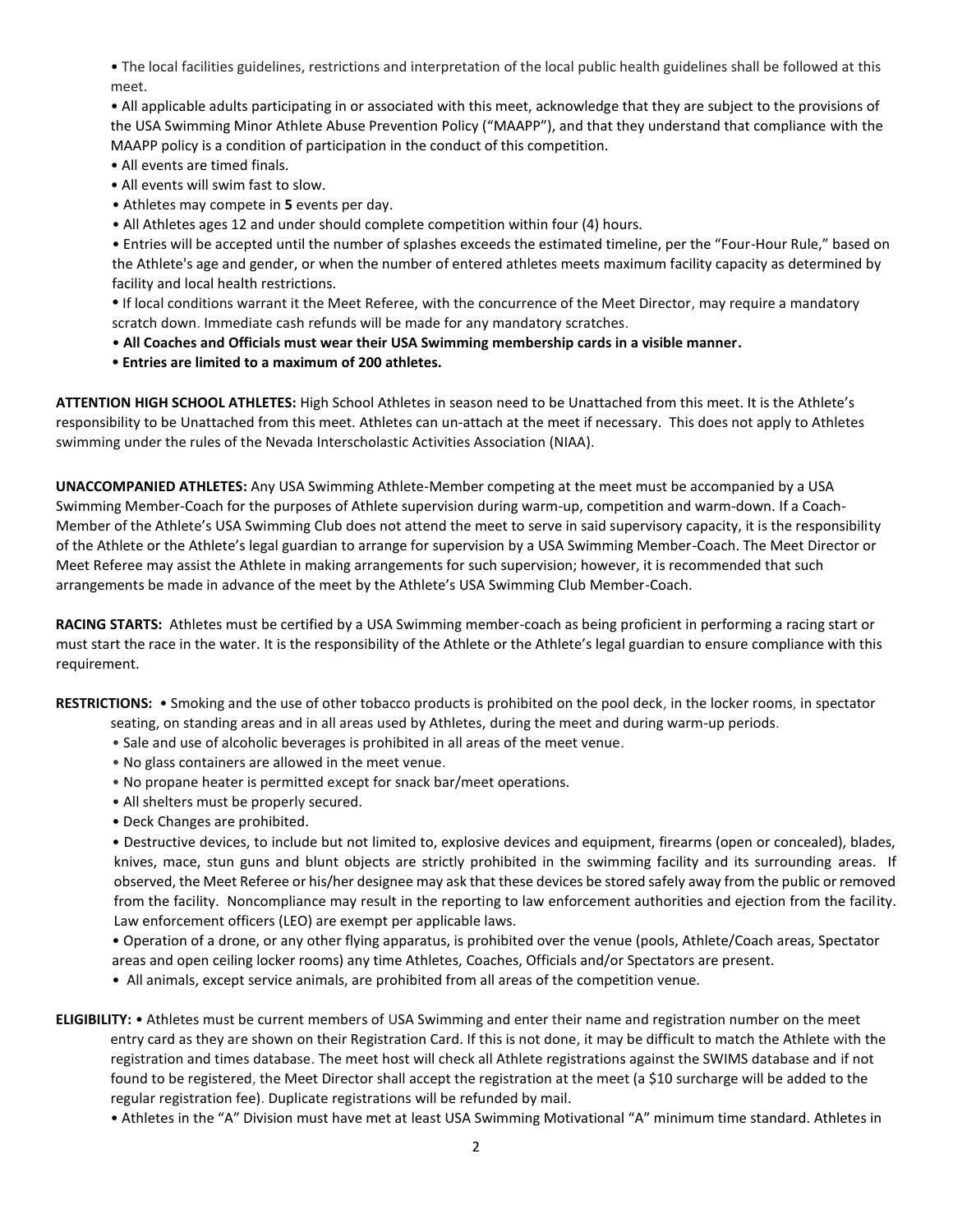the "B" Division must have met at least the listed "B" minimum time standard. All entry times slower than the listed "B" time standard will be in the "C" Division.

• Entries with **"NO TIME" will be ACCEPTED**.

• Athletes with a disability are welcome to attend this meet and should contact the Meet Director or Meet Referee regarding any special accommodations on entry times and seeding per Pacific Swimming policy.

• The Athlete's age will be the age of the Athlete on the first day of the meet.

• Athletes 19 years of age and over may compete in the meet for time only, no awards. Such Athletes must have met standards for the 17-18 age group.

**ENTRY FEES:** \$4.50 per event plus an \$8.00 SCY participation fee per athlete, \$9.00 per relay. Entries will be rejected if payment is not sent at time of request. No refunds will be made, except mandatory scratch downs.

**ONLINE ENTRIES:** To enter online go t[o www.fastswims.com](http://www.fastswims.com/) to receive an immediate entry confirmation. This method requires payment by credit card. FastSwims charges a processing fee for this service, 6.5% of the total Entry Fees plus \$0.75 per transaction, regardless of number of Athletes. Please note that the processing fee is a separate fee from the Entry Fees. If you do not wish to pay the processing fee, enter the meet using a mail entry. Entering online is a convenience, is completely voluntary, and is in no way required or expected of an Athlete by Pacific Swimming. Online entries will be accepted through Wednesday, March 23, 2022, or until the meet cap has been met.

**MAILED ENTRIES:** Entries must be on the attached consolidated entry form. Forms must be filled out completely and printed clearly with Athlete's best time. Entries must be postmarked by midnight, Monday, March 14, 2022, or hand delivered by 6:30 p.m. Wednesday, March 23, 2022. No late entries will be accepted. Requests for confirmation of receipt of entries should include a selfaddressed envelope.

**Make checks payable to**: SSS **Mail entries to:** Sebastopol Sea Serpents PO Box 2517 Sebastopol, CA 95473

**CHECK-IN:** The meet will be deck seeded. Athletes must check-in at the Clerk-Of-Course. No event shall be closed more than 30 minutes before the scheduled start of the session. Close of check-in for remaining events shall be no more than 60 minutes before the estimated start time of the first heat of the event. Athletes who do not check-in will not be seeded in the event. Athletes in the 6/u, 7-8, 9-10, 11-12, 13-14, 15/o age-groups will swim events together, seeded only by time, irrespective of gender or age.

**SCRATCHES:** Any Athletes not reporting for or competing in an individual timed final event that they have entered/checked-in for shall not be penalized.

**AWARDS:** Ribbons will be awarded 1-8th for each gender in the following age-groups: 6/u, 7-8, 9-10, 11-12, 13-14, 15/o. Events will be swum together and awarded separately. No awards given for athletes 19 years of age and older. Awards may be distributed at the meet or delivered to each team after the meet.

**ADMISSION:** Free. A program/heat sheet may be available for purchase.

**SNACK BAR & HOSPITALITY:** A limited snack bar will be available. Hospitality will be provided for coaches & officials.

**MISCELLANEOUS:** No overnight parking is allowed. Facilities will not be provided after meet hours. **PARKING IS NOT AVAILABLE AT THE VETERANS BUILDING/SEBASTOPOL CENTER FOR THE ARTS.**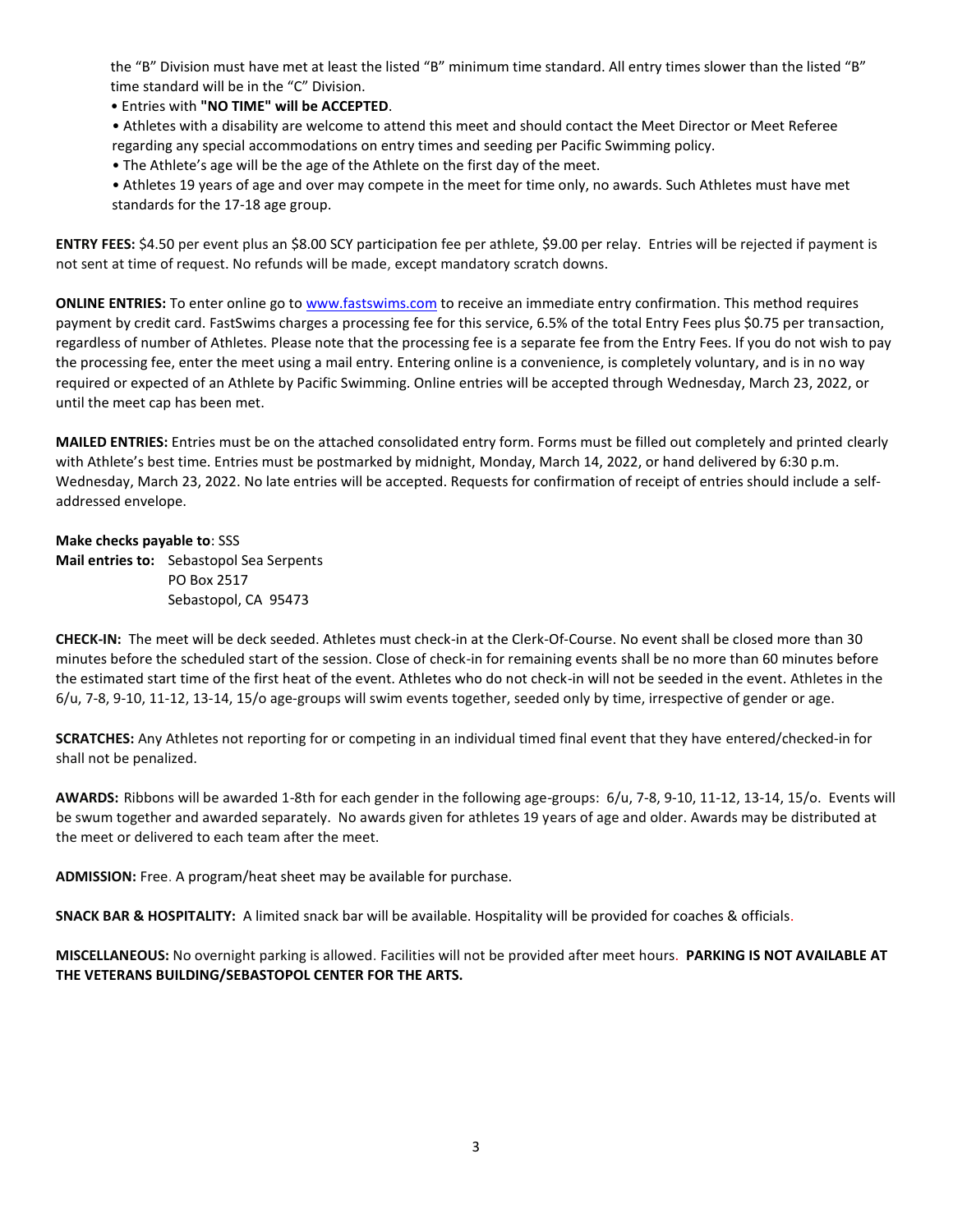**MINIMUM OFFICIALS:** At least seven days prior to the start of the meet, meet management (Meet Director and/or Meet Referee) shall contact a representative from each club participating in the meet, and provide a preliminary inventory of the officials that club is required to provide for each session. Each club shall, by the start of the meet, provide to the Meet Director or designee a list of Officials who have agreed to represent that club during each session of the meet. At the meet, meet management shall conduct an inventory of officials, and shall compare the number of athletes entered in each session by each club with the number of officials present representing each club. If meet management certifies that a club has not provided sufficient officials for any session of the meet in accordance with the table below, excluding finals in a prelims and finals meet, the club shall be fined \$100 per missing official per session of the meet.

| <b>Club Athletes entered in session</b> | <b>Trained and carded Officials requested</b> |
|-----------------------------------------|-----------------------------------------------|
| $1 - 10$                                |                                               |
| $11 - 25$                               |                                               |
| $26 - 50$                               |                                               |
| $51 - 75$                               | 3                                             |
| 76-100                                  | 4                                             |
| 100 or more                             |                                               |

\*Zone 3 shall include assigned and working Colorado, Intermediary/ Chief Timing Judge, and Computer operator in the count of officials for a session although these positions are not carded. Zone 3 shall accept uncarded Trainees in the count of officials for up to two sessions. Clubs may use officials "borrowed" from other clubs, or unattached officials at the meet who agree, to fulfill their obligation under the rule

## **ORDER OF EVENTS**

| Saturday, April 2, 2022 |                           |  | Sunday, April 3, 2022 |                             |  |  |  |
|-------------------------|---------------------------|--|-----------------------|-----------------------------|--|--|--|
| Event#                  | Event                     |  | Event#                | Event                       |  |  |  |
| 101                     | Mixed Open 400 IM         |  | 201                   | Mixed Open 500 Free         |  |  |  |
| 102                     | Mixed Open 50 Fly         |  | 202                   | Mixed Open 50 Breast        |  |  |  |
| 103                     | Mixed Open 100 Free       |  | 203                   | Mixed Open 100 Fly          |  |  |  |
| 104                     | Mixed Open 50 Back        |  | 204                   | Mixed Open 50 Free          |  |  |  |
| 105                     | Mixed Open 100 Breast     |  | 205                   | Mixed Open 100 Back         |  |  |  |
| 106                     | Mixed Open 200 Free Relay |  | 206                   | Mixed Open 200 Medley Relay |  |  |  |

Use the following URL to find the time standards: <http://www.pacswim.org/swim-meet-times/standards>